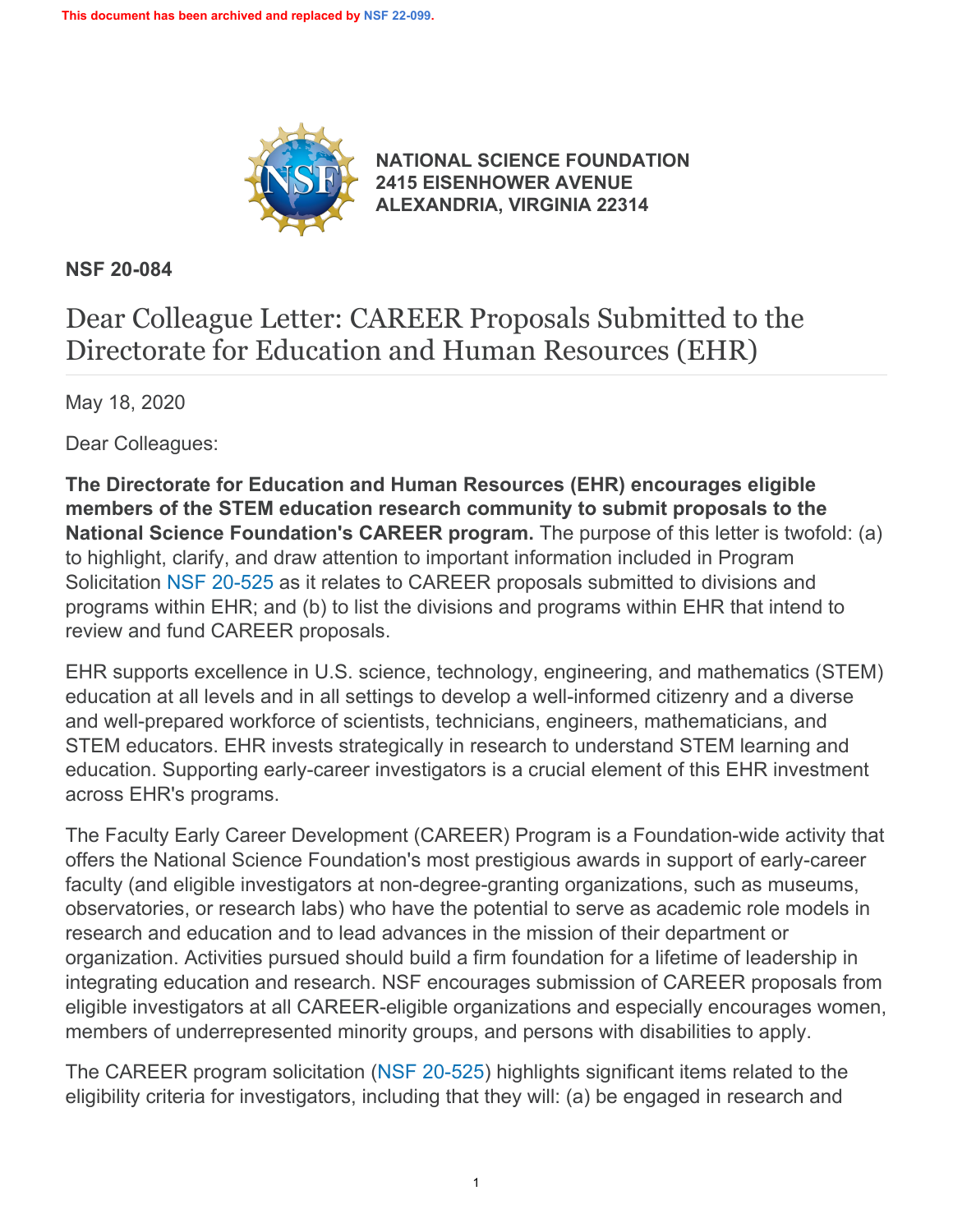education in a field supported by the NSF; and (b) hold at least a 50% tenure-track (or tenure-track-equivalent) position as an assistant professor (or equivalent title) as of the annual deadline. It is important to reiterate that for a position to be considered tenure-trackequivalent, it must meet all of the following requirements: (1) the employee has a continuing appointment that is expected to last the five years of a CAREER grant; (2) the appointment has substantial research and educational responsibilities; and (3) the proposed project relates to the employee's career goals and job responsibilities, as well as to the mission of the department or organization. For additional information, see the CAREER program solicitation [\(NSF 20-525](https://www.nsf.gov/publications/pub_summ.jsp?ods_key=nsf20525)) and the set of Frequently Asked Questions related to the CAREER Program [\(NSF 20-025](https://www.nsf.gov/publications/pub_summ.jsp?ods_key=nsf20025)).

## **EHR DIVISIONS AND PROGRAMS**

Divisions and Programs within EHR emphasize different categories of research and development activities. When submitting a CAREER proposal to EHR, investigators need to indicate the program that most closely aligns with their proposal's scope of work. The EHR Divisions and Programs listed below accept CAREER proposals. Investigators are encouraged to read the program solicitations identified below and determine the best fit for their work.

Divisions and Programs within EHR that accept CAREER proposals are:

## **Division of Graduate Education**

- EHR Core Research (ECR) [https://www.nsf.gov/publications/pub\\_summ.jsp?](https://www.nsf.gov/publications/pub_summ.jsp?ods_key=nsf19508) [ods\\_key=nsf19508](https://www.nsf.gov/publications/pub_summ.jsp?ods_key=nsf19508)
- Innovations in Graduate Education (IGE) [https://www.nsf.gov/publications/pub\\_summ.jsp?ods\\_key=nsf17585](https://www.nsf.gov/publications/pub_summ.jsp?ods_key=nsf17585)
- Secure and Trustworthy Cyberspace (SaTC) (EDU proposals) [https://www.nsf.gov/publications/pub\\_summ.jsp?ods\\_key=nsf19603](https://www.nsf.gov/publications/pub_summ.jsp?ods_key=nsf19603)

# **Division of Research on Learning in Formal and Informal Settings**

- Advancing Informal STEM Learning (AISL) [https://www.nsf.gov/publications/pub\\_summ.jsp?ods\\_key=nsf17573](https://www.nsf.gov/publications/pub_summ.jsp?ods_key=nsf17573)
- Computer Science for All (CSforAll: Research and RPPs) [https://www.nsf.gov/publications/pub\\_summ.jsp?ods\\_key=nsf20539](https://www.nsf.gov/publications/pub_summ.jsp?ods_key=nsf20539)
- Cyberlearning for Work at the Human-Technology Frontier (Cyberlearning) [https://www.nsf.gov/publications/pub\\_summ.jsp?ods\\_key=nsf17598](https://www.nsf.gov/publications/pub_summ.jsp?ods_key=nsf17598)
- Discovery Research PreK-12 (DRK-12) [https://www.nsf.gov/publications/pub\\_summ.jsp?ods\\_key=nsf20572](https://www.nsf.gov/publications/pub_summ.jsp?ods_key=nsf20572)
- EHR Core Research (ECR) [https://www.nsf.gov/publications/pub\\_summ.jsp?](https://www.nsf.gov/publications/pub_summ.jsp?ods_key=nsf19508)